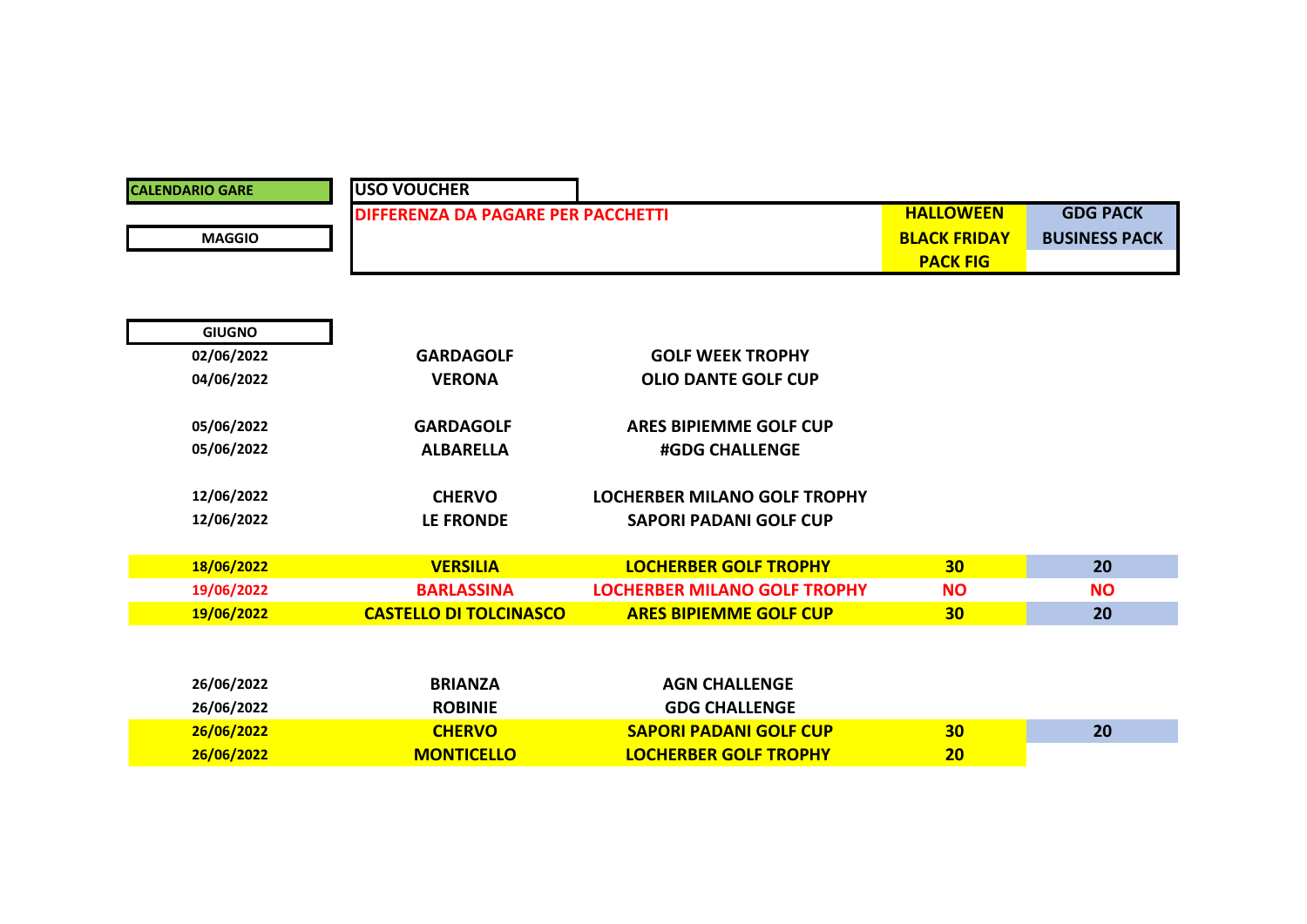| <b>LUGLIO</b> | GARE INSERITE NEL SUMMER PACK, 3 GARE € 170 |                                  |                 |           |
|---------------|---------------------------------------------|----------------------------------|-----------------|-----------|
|               |                                             |                                  |                 |           |
| 02/07/2022    | <b>VILLA PARADISO</b>                       | <b>LOCHERBER GOLF TROPHY</b>     |                 |           |
| 02/07/2022    | <b>MOLINETTO</b>                            | <b>SAPORI PADANI GOLF CUP</b>    | 20              |           |
| 03/07/2022    | <b>MOLINETTO</b>                            | <b>ARES BIPIEMME GOLF TROPHY</b> | 20              |           |
| 03/07/2022    | <b>MARGHERITA</b>                           | <b>LOCHERBER GOLF TROPHY</b>     |                 |           |
|               |                                             |                                  |                 |           |
| 09/07/2022    | <b>BRIANZA</b>                              | <b>AGN</b>                       |                 |           |
| 09/07/2022    | <b>LECCO</b>                                | <b>OLIO DANTE GOLF CUP</b>       |                 |           |
| 10/07/2022    | <b>LE FRONDE</b>                            | <b>OLIO DANTE GOLF CUP</b>       |                 |           |
| 10/07/2022    | <b>ALBENZA</b>                              | <b>LOCHERBER GOLF TROPHY</b>     | 30 <sub>2</sub> | 20        |
|               |                                             |                                  |                 |           |
| 16/07/2022    | <b>VILLA D'ESTE</b>                         | <b>LOCHERBER GOLF TROPHY</b>     | <b>NO</b>       | <b>NO</b> |
| 16/07/2022    | <b>BOVES</b>                                | ORO DEL GOLF                     |                 |           |
| 16/07/2022    | <b>CHERVO'</b>                              | <b>LOCHERBER GOLF TROPHY</b>     | 30 <sub>2</sub> | 20        |
| 17/07/2022    | <b>MARGARA</b>                              | <b>LOCHERBER GOLF TROPHY</b>     |                 |           |
|               |                                             |                                  |                 |           |
| 24/07/2022    | <b>CASTELLO DI TOLCINASCO</b>               | <b>OLIO DANTE GOLF CUP</b>       | 20              | 20        |
| 24/07/2022    | <b>CHERVO</b>                               | <b>OLIO DANTE GOLF CUP</b>       | 30 <sub>2</sub> | 20        |
| 24/07/2022    | <b>VARESE</b>                               | <b>AGN INTER GOLF</b>            | 30 <sub>2</sub> | 20        |
|               |                                             |                                  |                 |           |
| 30/07/2022    | <b>ALBENZA</b>                              | <b>ARES GOLF BIPIEMME</b>        | <b>NO</b>       | <b>NO</b> |
| 31/07/2022    | <b>PINETINA</b>                             | <b>AGN INTER GOLF</b>            | 30              | 20        |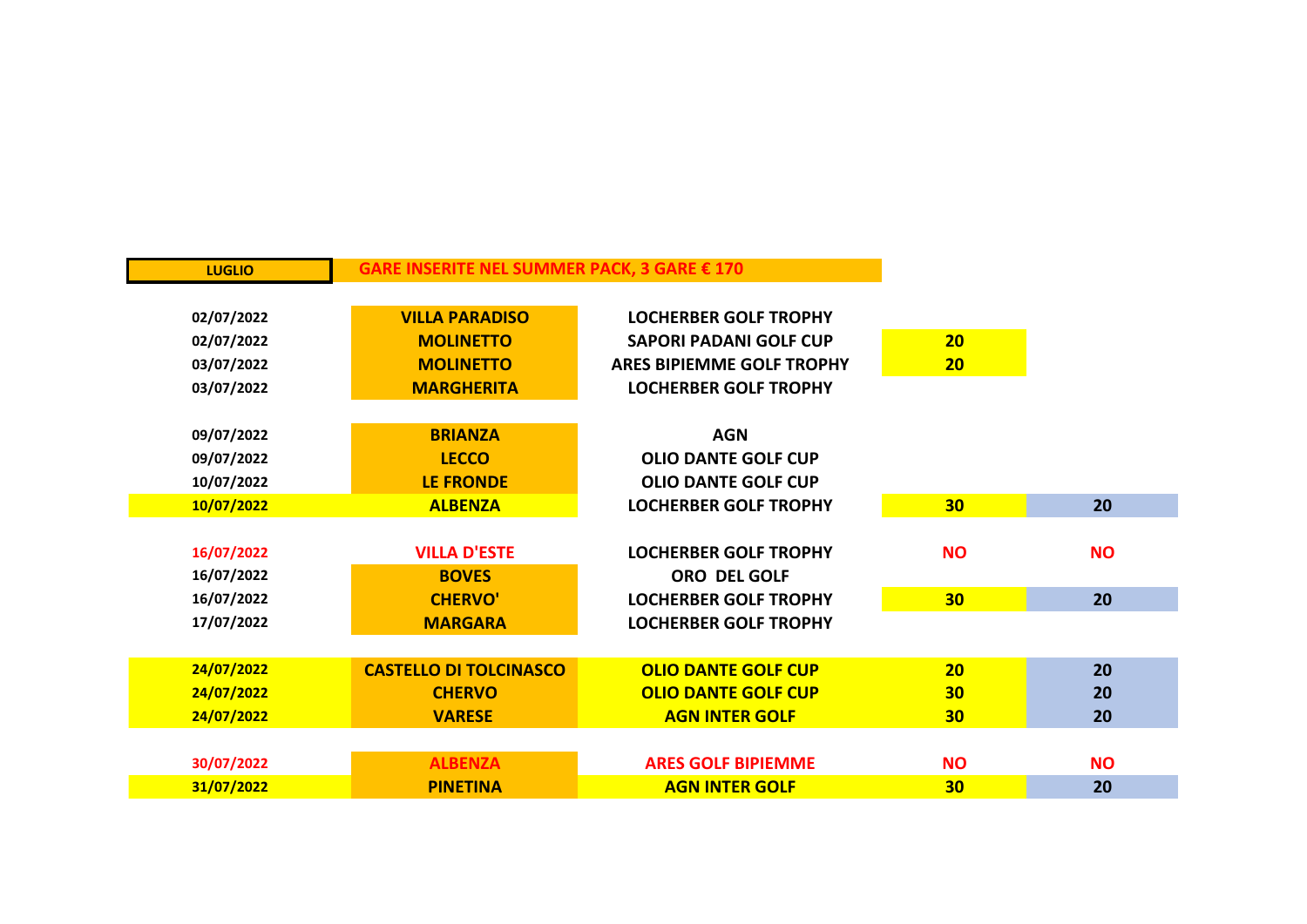| 03/09/2022 | <b>CHERASCO</b>        | LOCHERBER MILANO GOLF TROPHY |           |    |
|------------|------------------------|------------------------------|-----------|----|
| 03/09/2022 | <b>VILLA CAROLINA</b>  | LOCHERBER MILANO GOLF TROPHY |           |    |
| 04/09/2022 | LE FRONDE              | <b>ORO DEL GOLF</b>          |           |    |
| 10/09/2022 | <b>BRIANZA</b>         | <b>CHAMPAGNINO</b>           |           |    |
| 10/09/2022 | <b>CHERVO</b>          | <b>ARES</b>                  | <b>NO</b> |    |
| 17/09/2022 | <b>CHERASCO</b>        | <b>CHAMPAGNINO</b>           |           |    |
| 18/09/2022 | <b>GARDAGOLF</b>       | <b>GOLF CHANCE</b>           |           |    |
| 18/09/2022 | <b>BOVES</b>           | <b>OLIO DANTE GOLF CUP</b>   |           |    |
| 24/09/2022 | <b>MARGHERITA</b>      | SAPORI PADANI GOLF CUP       |           |    |
| 24/09/2022 | <b>BOVES</b>           | SAPORI PADANI GOLF CUP       |           |    |
| 25/09/2022 | <b>MOLINETTO</b>       | <b>AGN</b>                   |           |    |
|            | <b>CASTELCONTURBIA</b> | <b>LOCHERBER GOLF TROPHY</b> | 30        | 20 |

| <b>AGOSTO</b> |                     |                                     |                 |    |
|---------------|---------------------|-------------------------------------|-----------------|----|
| 07/08/2022    | <b>ROVIGO</b>       | <b>OLIO DANTE GOLF CUP</b>          |                 |    |
| 10/08/2022    | <b>ALBARELLA</b>    | <b>LOCHERBER MILANO GOLF TROPHY</b> |                 |    |
| 13/08/2022    | <b>ALBARELLA</b>    | <b>OLIO DANTE GOLF CUP</b>          |                 |    |
| 20/08/2022    |                     |                                     |                 |    |
| 21/08/2022    | <b>PIAN DI SOLE</b> | <b>OLIO DANTE GOLF CUP</b>          |                 |    |
| 27/08/2022    | <b>LAGHI</b>        | <b>OLIO DANTE GOLF CUP</b>          |                 |    |
| 28/08/2022    | <b>MONTICELLO</b>   | <b>AGN</b>                          |                 |    |
| 28/08/2022    | <b>ROBINIE</b>      | <b>LOCHERBER</b>                    | 30 <sub>2</sub> | 20 |
|               |                     |                                     |                 |    |

**SETTEMBRE**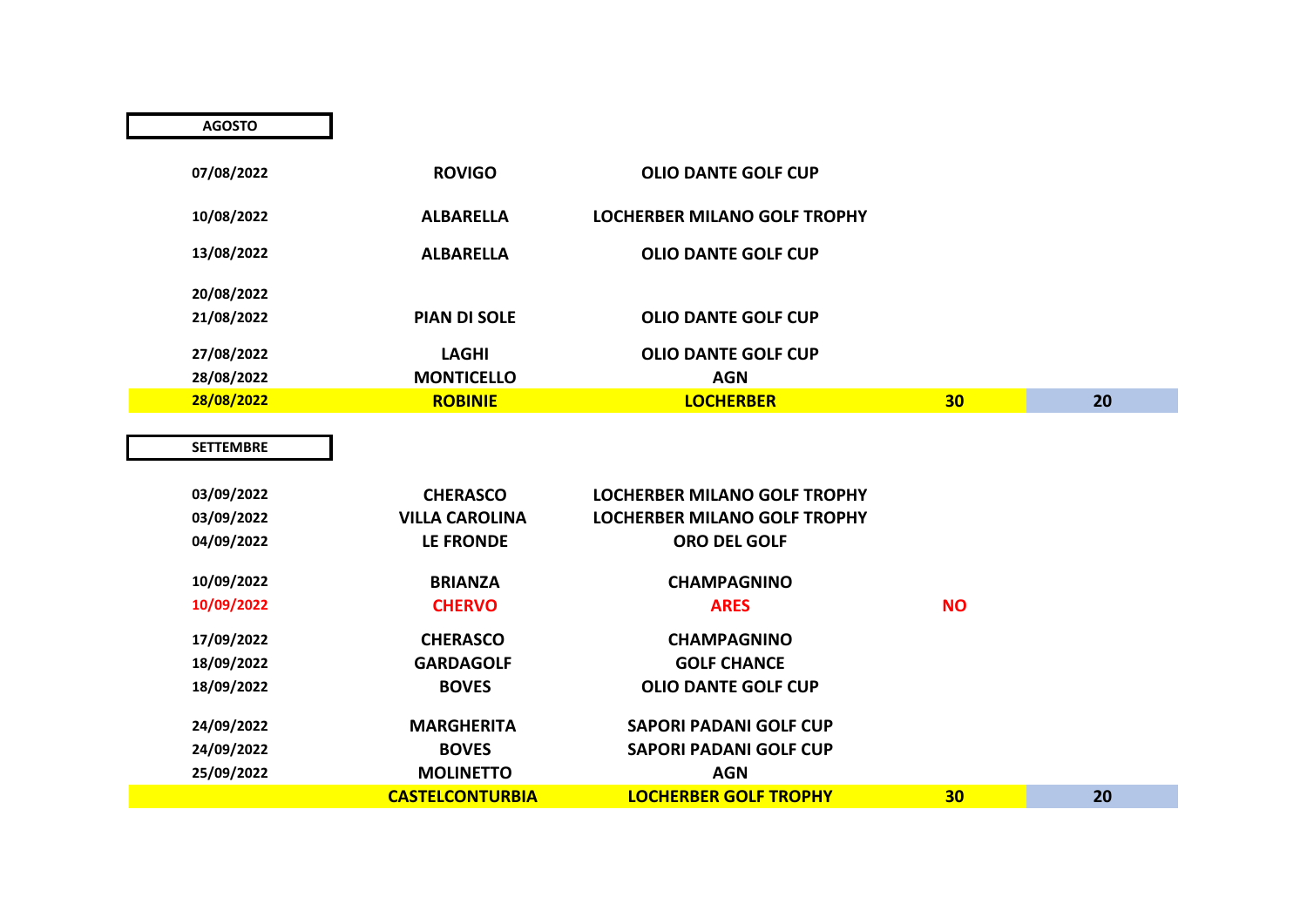| <b>OTTOBRE</b> |                               |                               |           |    |
|----------------|-------------------------------|-------------------------------|-----------|----|
|                |                               |                               |           |    |
| 01/10/2022     | <b>BRIANZA</b>                | <b>SAPORI PADANI GOLF CUP</b> |           |    |
| 01/10/2022     | <b>GARDAGOLF</b>              | <b>SAPORI PADANI GOLF CUP</b> |           |    |
|                |                               |                               |           |    |
| 02/10/2022     | <b>ROVEDINE</b>               | <b>LOCHERBER</b>              | 30        | 20 |
| 02/10/2022     | <b>VARESE</b>                 | <b>ARES</b>                   | <b>NO</b> |    |
|                |                               |                               |           |    |
| 08/10/2022     | <b>CHERVO</b>                 | <b>CHAMPAGNINO</b>            | 30        | 20 |
| 08/10/2022     | <b>CHERASCO</b>               | <b>OLIO DANTE</b>             |           |    |
| 08/10/2022     | <b>BOGOGNO</b>                | <b>CHAMPAGNINO</b>            | <b>NO</b> |    |
| 09/10/2022     | <b>LE FRONDE</b>              | <b>CHAMPAGNINO</b>            |           |    |
|                |                               |                               |           |    |
|                |                               |                               |           |    |
| 15/10/2022     | <b>GAVI</b>                   | <b>OLIO DANTE GOLF CUP</b>    |           |    |
|                |                               |                               |           |    |
| 16/10/2022     | <b>VILLA D'ESTE</b>           | <b>OLIO DANTE</b>             | <b>NO</b> |    |
| 16/10/2022     | <b>LECCO</b>                  | <b>LOCHERBER</b>              |           |    |
|                |                               |                               |           |    |
| 22/10/2022     | <b>MOLINETTO</b>              | <b>CHAMPAGNINO</b>            |           |    |
| 22/10/2022     | <b>VERONA</b>                 | <b>CHAMPAGNINO</b>            |           |    |
| 22/10/2022     | <b>BRIANZA</b>                | #GDG CHALLENGE 2022           |           |    |
| 22/10/2022     | <b>LAGHI</b>                  | <b>AGN INTER</b>              |           |    |
| 23/10/2022     | <b>GARDAGOLF</b>              | <b>CHAMPAGNINO</b>            | 30        | 20 |
|                |                               |                               |           |    |
| 29/10/2022     | <b>CASTELLO DI TOLCINASCO</b> | <b>SAPORI PADANI GOLF CUP</b> |           |    |
| 30/10/2022     | <b>ALBENZA</b>                | <b>CHAMPAGNINO</b>            | <b>NO</b> |    |
| 30/10/2022     | <b>FRANCIACORTA</b>           | <b>SAPORI</b>                 | 30        | 20 |
| 30/10/2022     | <b>PINETINA</b>               | <b>SAPORI PADANI GOLF CUP</b> |           |    |